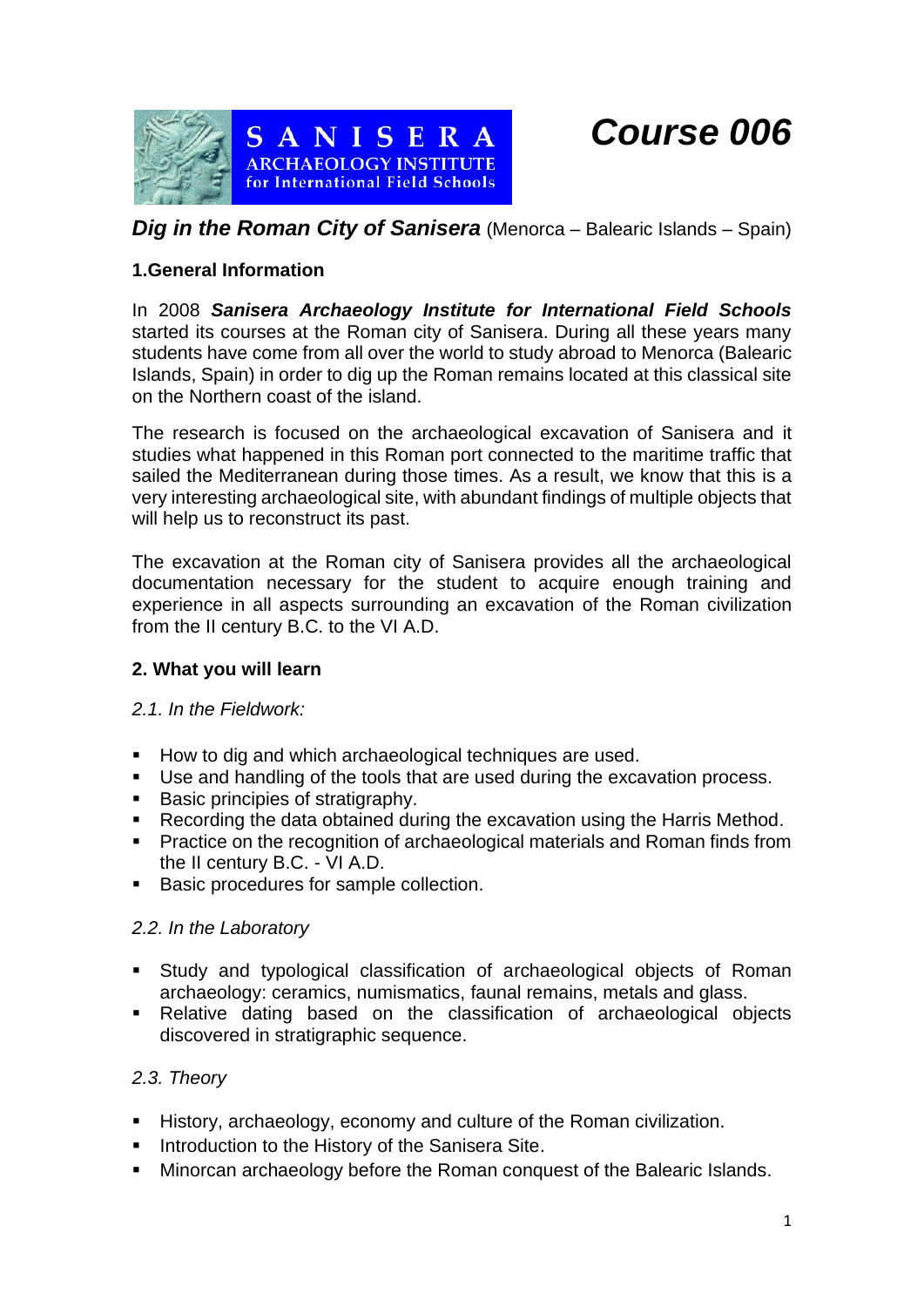### **3. Directed at**

The training provided in this course and the experience you can acquire can strengthen you if you are thinking about archaeology in a professional level.

If you are contemplating for the first time to be a volunteer in an archaeology field school, this course could be right for you. This program accommodates participants with or without previous experience.

**You can learn from the beginning** excavation techniques and methodology. During the excavation you will find archaeological remains from the classical period including Roman pottery, amphorae, glass, etc. that you will learn how to identify in the laboratory.

The comprehensive experience that you will gain in this course will help you to decide if you want to pursue archaeology in university or as a profession.

Previous knowledge or experience in archaeology or computer systems is not required.

#### **3. Field School life & language**

The fieldwork focuses on Classical archaeology, and specifically on Roman archaeology.

On a normal working day at the Field School, students wake up in the morning and have breakfast at the students' residence before the staff members pick them up with the vans. Then we take a ride to the North of the island to get to the beautiful port of Sanitja, where the Roman city of Sanisera is located. Once there, students devote 4 hours to fieldwork, where they learn proper excavation techniques to improve their skills, while they dig in different buildings in an area of the city very close to the sea.

During fieldwork students recover the materials located in the rooms and other contexts, including tons of Roman ceramics such as amphorae and fine wares, glass wares, faunal remains and metal pieces such as adornments, tools and coins.

After fieldwork we go to the Field School center, where students have a sandwich break to get some energy back! Our center holds the laboratories, where students work with the Roman pottery found on site. The main aim is to wash, label, classify and prepare the materials' inventories. Also, students are given lectures on Roman pottery typologies (both for amphorae and fine wares), History of the site, archaeological practice and methodology and Classical History in the Western Mediterranean.

Digging at the Roman city of Sanisera is a first-hand experience to get an insight on the Classical world in a Mediterranean island.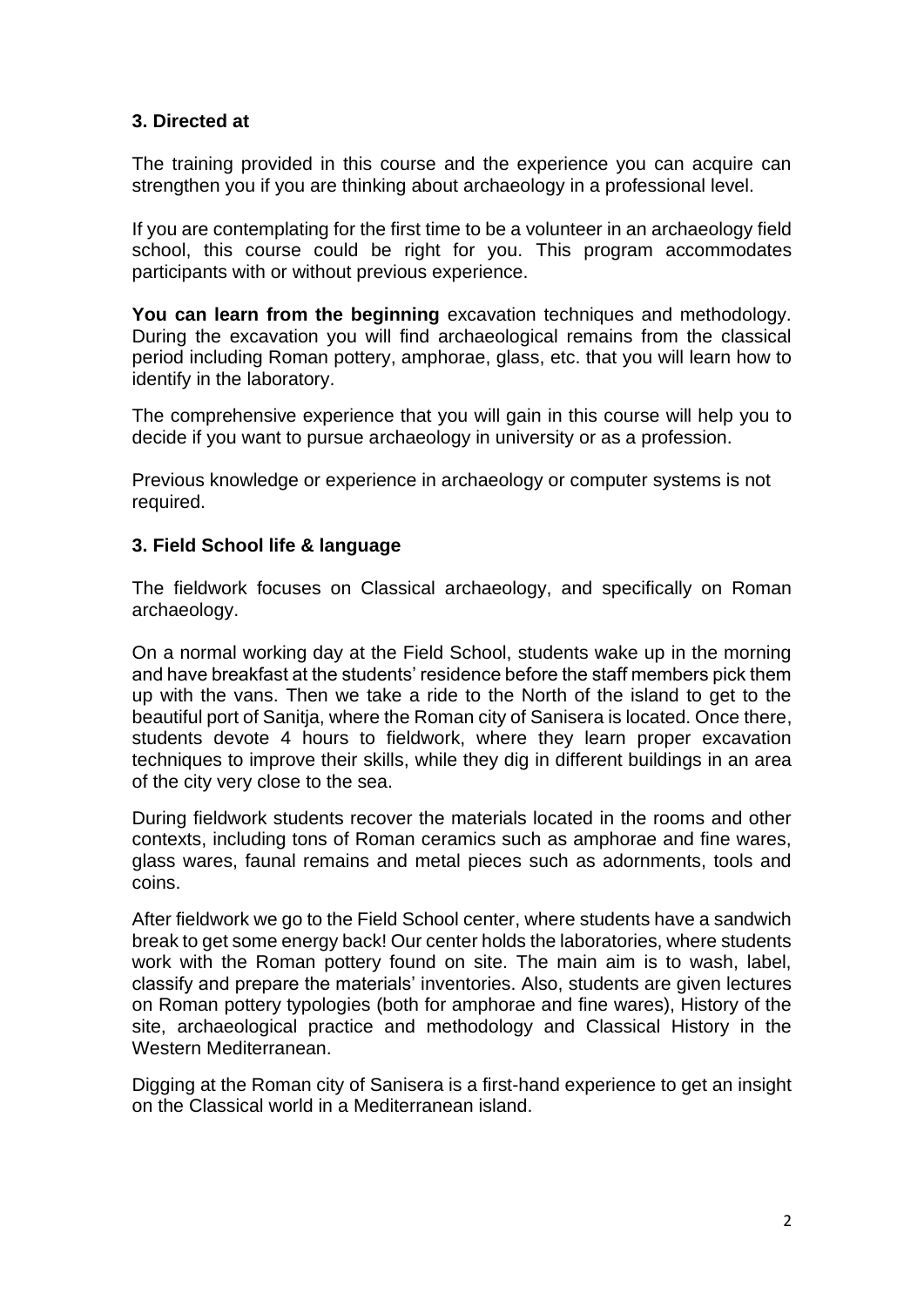It runs 7 hours a day, and is divided between excavation, lab work, exercises, and lectures. For every seven course days, there are two days off. The course is taught in English and Spanish.

### **4. Certificates**

At the end of the Field Program, students will receive a certificate of participation stating the hours and activities of the course. Participants that perform exceedingly well in the course may receive a letter of recommendation from our organization upon request.

| <b>Sessions</b> | <b>Dates</b>                        | Cost   |
|-----------------|-------------------------------------|--------|
| Session #1      | 2022   March 24 - March 09          | \$1300 |
| Session #2      | 2022   April 12 - April 27          | \$1300 |
| Session #3      | May 01 - May 16<br>2022             | \$1800 |
| Session #4      | 2022   May 19 - June 03             | \$2100 |
| Session #5      | 2022   June 06 - June 21            | \$2100 |
| Session #6      | 2022   June 26 - July 11            | \$2300 |
| Session #7      | 2022   July 14 - July 29            | \$2300 |
| Session #8      | 2022   August 01 - August 16        | \$2300 |
| Session #9      | August 19 - September 03<br>$2022$  | \$2100 |
| Session #10     | September 06 - September 21<br>2022 | \$1800 |
| Session #11     | 2022   September 24 - October 09    | \$1800 |
| Session #12     | October 12 - October 27<br>2022     | \$1800 |

### **5. Sessions & Cost**

# **6. Course fee**

- Course tuition.
- Daily transportation to/from the archaeological fieldwork.
- Accident insurance at the site.
- Certificate of participation.
- Visits to museums and archaeological heritage of the island. It is also possible to visit places of charm and beaches.
- Accommodation in the Student Residency in Ciutadella.
- Scrupulous daily cleaning of the entire residence by professionals with hygienic products against Covid.
- Following the protection measures, the staff will ensure that the use of the mask covering the nose and mouth is mandatory throughout the day, whether during field work, laboratory activities or visits. In the common spaces of the residence it will also be mandatory. If any participant does not follow these rules, they will be expelled from the course.
- Each participant upon arrival at the facilities of Sanisera Archeology Institute in Menorca, will sign a responsible statement in accordance with the preventive measures of COVID and that in case of discomfort or symptoms that both he and the staff consider may be harmful to the rest